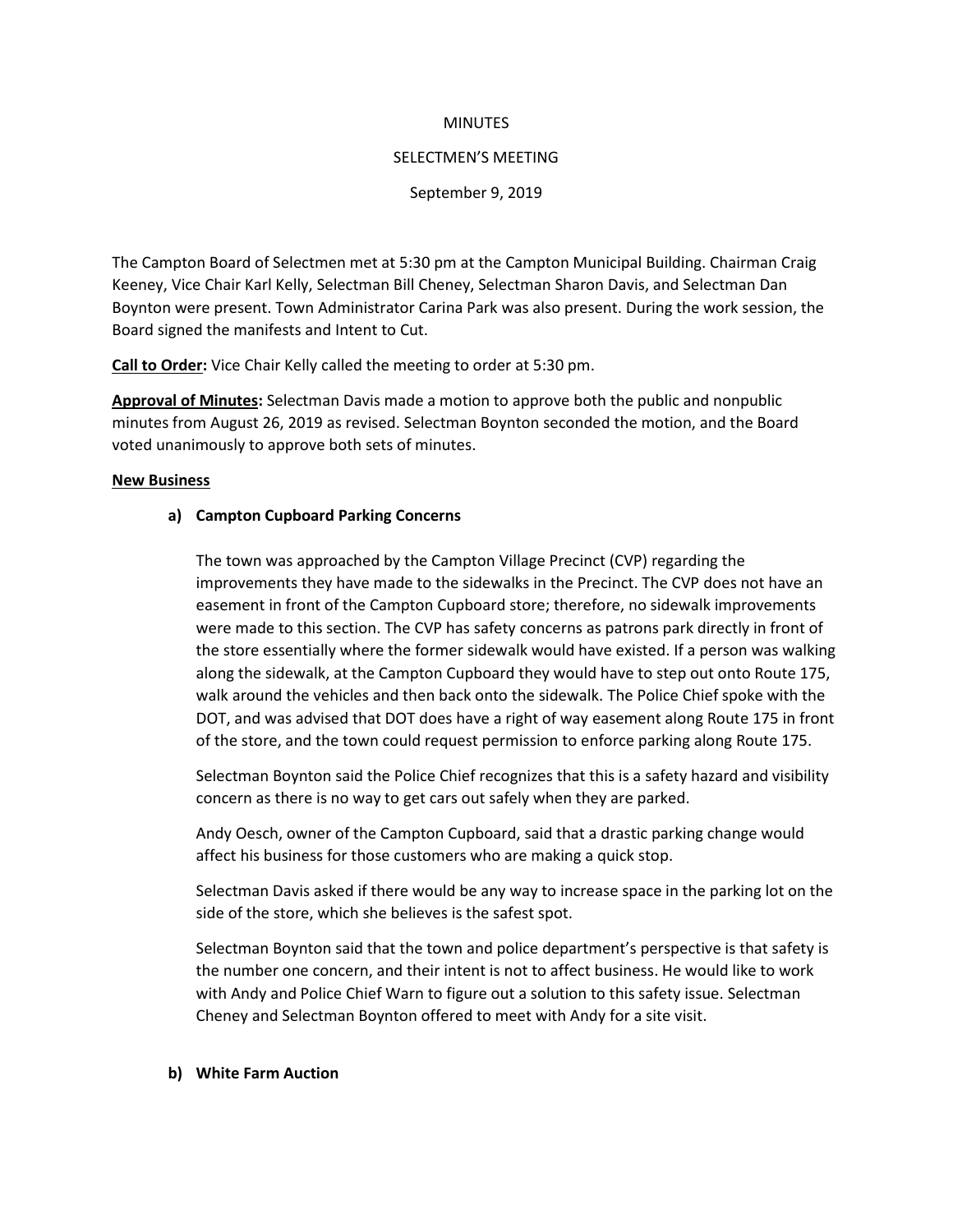The town is still planning to sell their dump truck and the cruiser at the auction on October 19. The Board discussed keeping the truck in case we don't have enough subcontractors for plowing this winter. Selectman Cheney will examine the truck again to see if it is worth keeping and also research what we could possibly get for it. Another option is purchasing a smaller one ton plow truck with some of the profit from the sold truck.

## **Old Business**

### **a) Intergovernmental Agreement Update**

## *Chairman Keeney arrived.*

Carina said we have no update on the Prosecutor intergovernmental agreement as of yet. However, Carina advised that there is an issue with the indemnification clause. Primex and the town attorney are reviewing this clause to avoid any town jeopardy in time of lawsuit.

# **b) Job Descriptions**

Carina revised the Road Agent's description to incorporate the changes from last meeting. **Selectman Davis made a motion to approve the job description with one line change from "regular" to "weekly." Selectman Boynton seconded the motion. The Board voted all in favor and the motion carried.**

# **c) Wage Study**

Carina presented the wage study that MRI did in 2017, which the town was included in as a data group. She has added 4.5% across the board for COLA to cover the last two years. She said we should start reviewing our wage study and get it on the radar for the 2020 season. This study has to do with base pay and does not cover overtime or merit pay.

The HR committee will examine the study closely, come up with a general overview for updating wages, and then present it to the full Board.

Chairman Keeney suggested they narrow down and identify what percentage of the market they want to be in. They want to be competitive, but they know they cannot be in the top percentile. Selectman Boynton said the median is a good guideline to follow and he likes where it sits, above the 60% but below the 75%.

Carina proposed a timeline for Department Head Budget meeting dates. It was decided that the Board will discuss the smaller budgets on October  $7<sup>th</sup>$ . The larger budgets will be due on Carina's desk by October 15<sup>th</sup>, and they will begin to be reviewed on October 21st.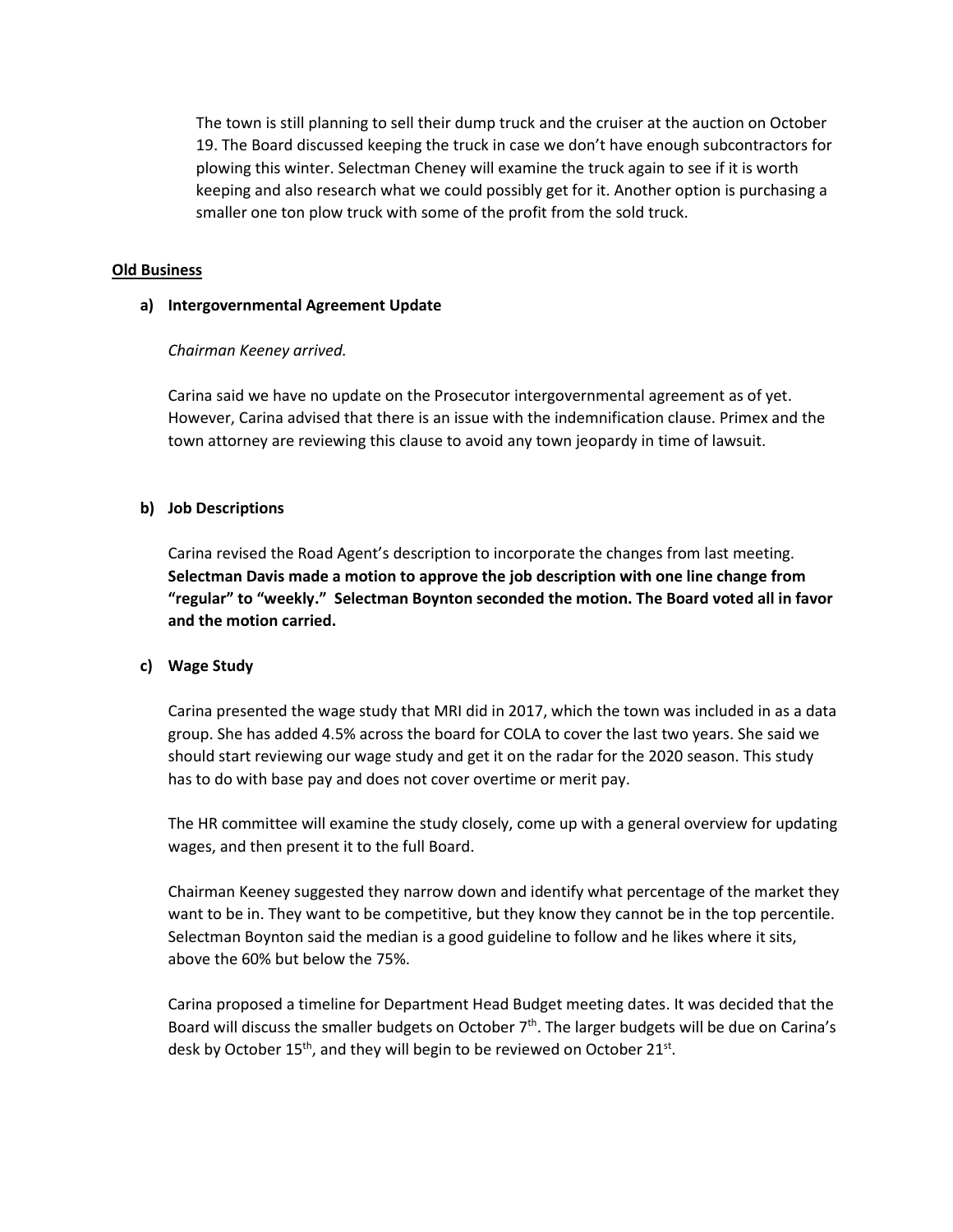# **Privilege of the Floor**: None.

## **Board Concerns and Directives**

## **Veteran's Day Race**

Selectman Boynton is on the Conservation Commission and he advised that at the last Commission meeting, the Committee members discussed the Veteran's Day race and options for the start and end point of the race. It was asked why couldn't there be parking in the cemetery. Selectman Davis reminded everyone that at the 250<sup>th</sup> Celebration, there was no parking permitted in the cemetery. Parking was only permitted along Blair Road on the opposite side of the cemetery.

Selectman Davis still recommended starting the race at the Liberty Tree in the Pattee Conservation Field and parking in that field. Chairman Keeney agreed that the cemetery is a place of rest and needs to be respected.

## **Recycling**

Selectman Boynton wanted to alert the Board that people have not been recycling in the town offices, even with the new signs. Carina believes it is a learning curve at first, but people should catch on with a few more reminders.

## **Highway Garage**

Selectman Davis advised that Primex came to do a follow-up safety audit in the highway garage, and one of Primex's findings was that the fire alarms needed to be replaced. Selectman Davis suggested that the Board look into installing a 24-hour fire monitoring system that goes directly from the Highway Garage to the Fire Department. Selectman Davis would like permission for Carina to contact Central Signal Alarms (which is the company that provides the fire monitoring service at the Municipal and Durgin Buildings) and determine what the cost might be. The Board granted permission.

Chairman Keeney was also looking for some shelving to install in the highway garage. He had looked at a place in Gorham, but decided he needs to find something more to scale for the space. They also need to install a fire cabinet.

### **Paving**

Carina gave an update on the paving projects. Everything is reclaimed and the base layer is down. The top layer will be put down next week. Chairman Keeney asked a question about Depot Road. He does not recall wanting to grind that. Carina said the original proposal does say reclaim. Vice Chair Kelly said in the RFB, Depot Street was not broken up like all the others into reclaim and shim. It was a combined number. Selectman Boynton suggests we sign off on the final document that goes out to bid.

# **Citizen Complaint**

Selectman Davis inquired about the status of the citizen complaint the Board received on August 12. Carina advised that the citizen did fill out the required forms, and Chairman Keeney, Vice Chair Kelly, and Butch have all looked at the stretch of Vintinner Road he mentioned. Chairman Keeney does not believe the condition of the road is that bad. As far as the complaint about a unit at the Campton Plaza, Fire Chief Defosses, our current health officer, did a site visit. He does not believe there is a current fire